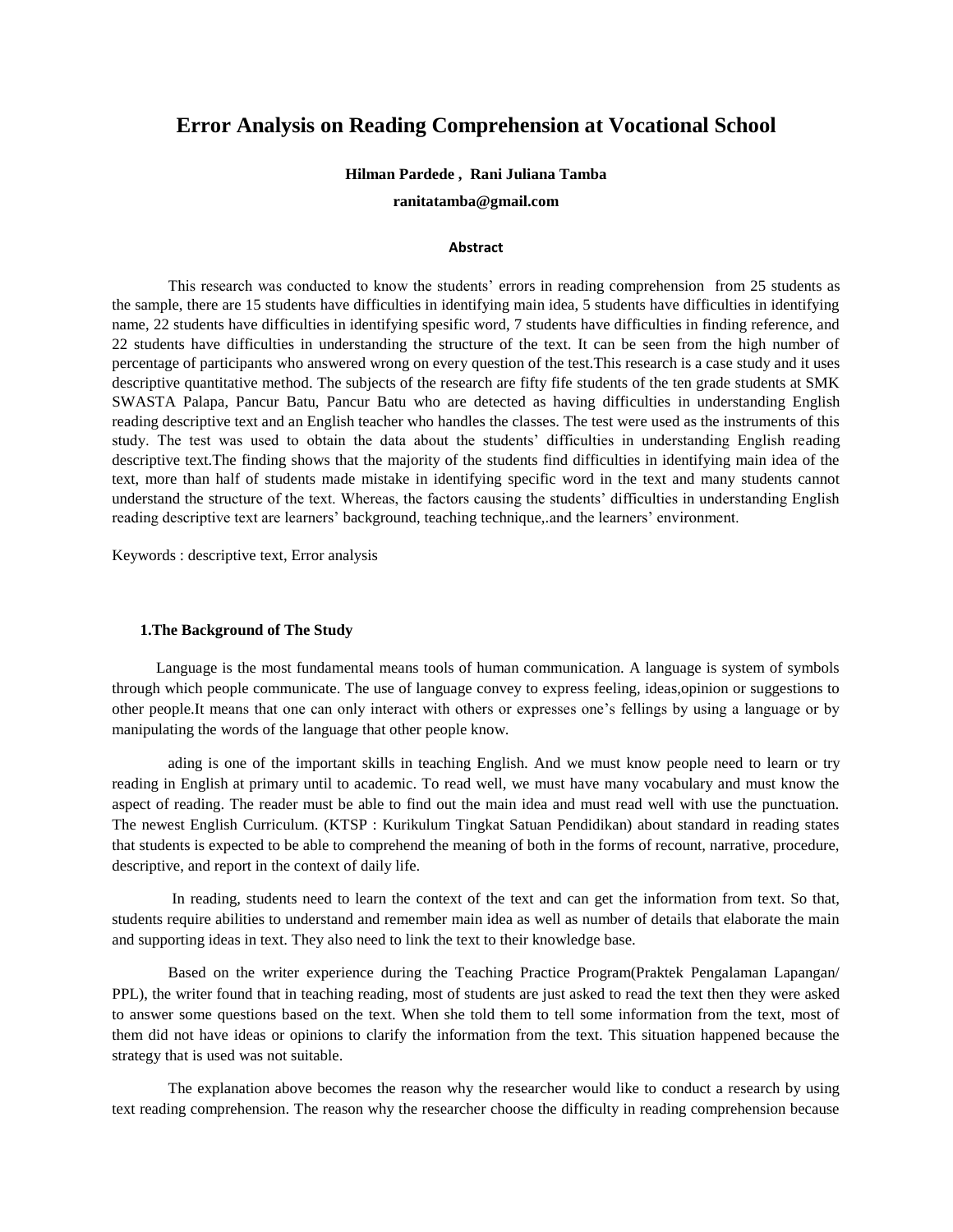many students in vocational schools have difficulty in reading the text. Then, the verbal use of the english will improve the students skills in reading the language.

The research focuses on identification difficulties on reading comprehension at vocational shcool.The purpose of the study is to find out the students' errors in reading comprehension.It is expected that the findings of the study are significant in some respects in:

- 1. Theoretical Benefit
	- 1.) The result of the research can be used as an input in English teaching and learning process.
	- 2.) The result of the research can be used as reference for those who want to conduct a research in teaching English.
- 2. Practical Benefit
	- 1.) The research finding used for the readers who are interested in reading comprehension.
	- 2.) This study can be used by teacher to analyzed the difficulties reading comprehension.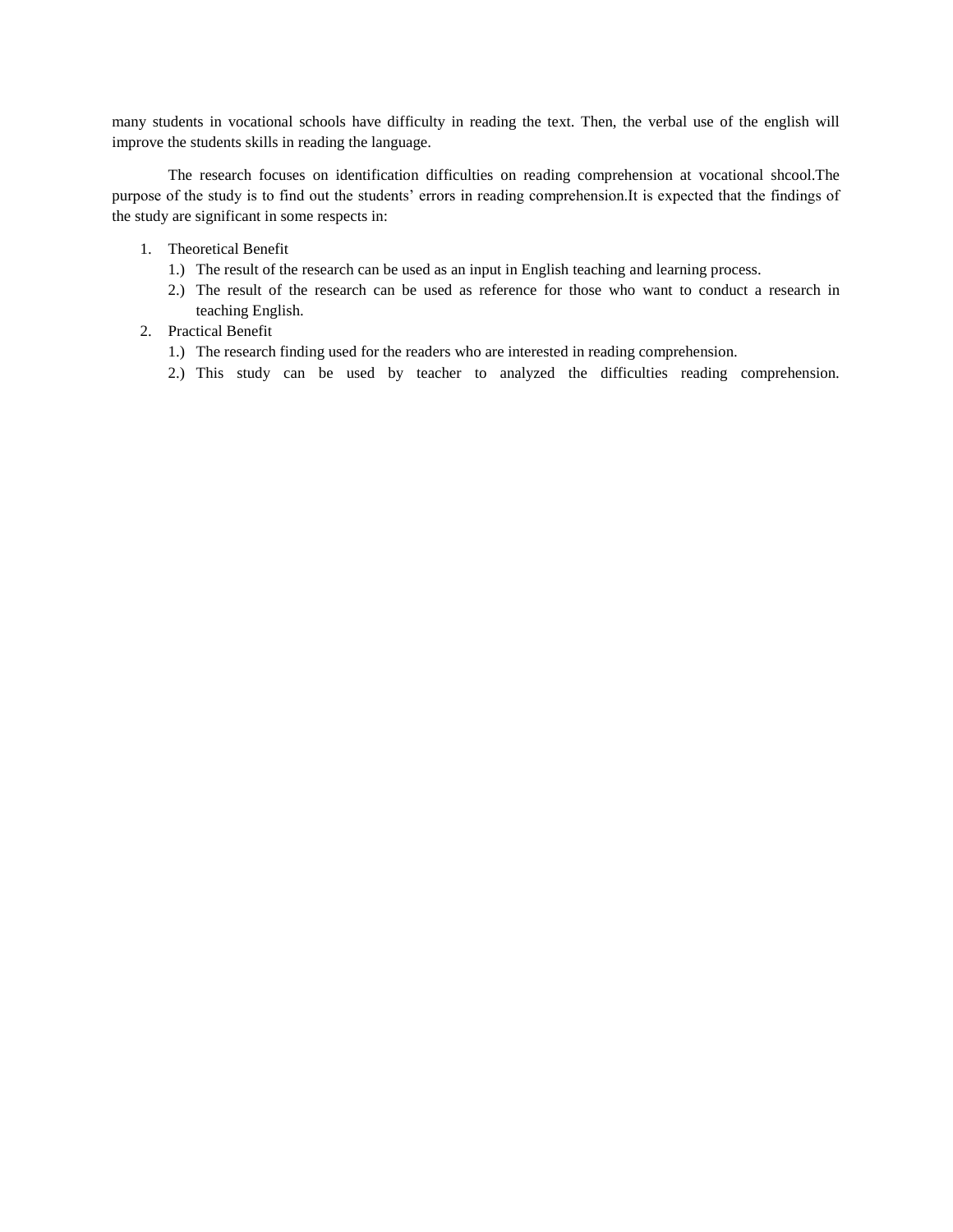Error and mistake seems similar in definition. Here, the writer will describe it in order to clarify the definition of error and mistake. So that, the readers are not misleading.

### **Mistake**

If the learner is inclined and able to correct a fault in his or her output. Mistake is wrong opinion, idea or feeling, the result of carelessness, forgotfullness. According to Carl james (1998:78) in Yenni (2007) "it is assumed that the form he/she selected was not the one intended, and we shall say that the fault is a mistake." All people make mistakes, both narrative speaker and target language learners. Mistakes is an accident. Mistake is a nonsystematic deviation from accepted system of the language. The writers defines mistakes as an incomplete learning of accepted system of the target language and it is indicate an incomplete learning. It is a deviation which refers to performance cases, such as slips of tongue, hesitation or memory limitation. The learner can readily correct mistake.

#### **Error**

Error is condition of being wrong in belief or conduct. Error as a systematic deviation accepted system of the target language. Error cannot be self-corrected until further relevant (to the error) input (implicit and explicit) has been provide and converted into intake by the learners. In other word, error requires further relevan learning to take place before they can be self-corrected. The learner is not aware of making errors because of the lack of knowledge about the target language. The writer defines that logical to the learner but not usual to native speaker. Ellis (1985:68) in Yenni (2007) claims that the distincation between errors and mistakes is unobservable in practice.

# **Error Analysis**

Error analysis is attempt to study the learner's errors. The fact that the learners do many errors and the errors can be observed, analyzed and classified to reveal something of the system operating within the learner, and it is called as error analysis. According to Carl James (1998:62) in Yenni (2007) "Error analysis is on the other side of the question, being the study of linguistic ignorance, the investigation, being the study of linguistic ignorance the investigation of what people do not know and how the attempt to cope with their ignorance."

A theoretical aspect of error analysis is part of method used in investigating of the language learning process. The practical aspect of error analysis is its function in guiding the action that we must correct a nonsatisfactory state of affairs for the students or teacher

According to Corder (1981:165) in Yenni (2007) "error analysis had two functions; the first is theoritical one and the second is a practical one. The theoritical aspect of error analysis part of method used in investigating the language learning process, we have a means of describing the student's knowledge to the teaching he has been receiving. The practical aspect of error analysis is its function in guiding the action we must take to correct no satisfactory state of affairs for the students or teachers.

The writer defines that an error analysis is defined as a systematic description and explanation of errors made by the learners or user in their oral and written production in the target language. It seems that the error analysis may be carried out in order to find out how well someone knows a language, find out how person learns a languge an dobtain information on common difficulties or in the preparation on teaching materials.

# **Types of Error**

There are some types of error that made by the students in studying and using English as foreign language. Dulay (1982) in Yenni (2007) book devide "errors into main categories, they are: omission, substitution, addition, ordering."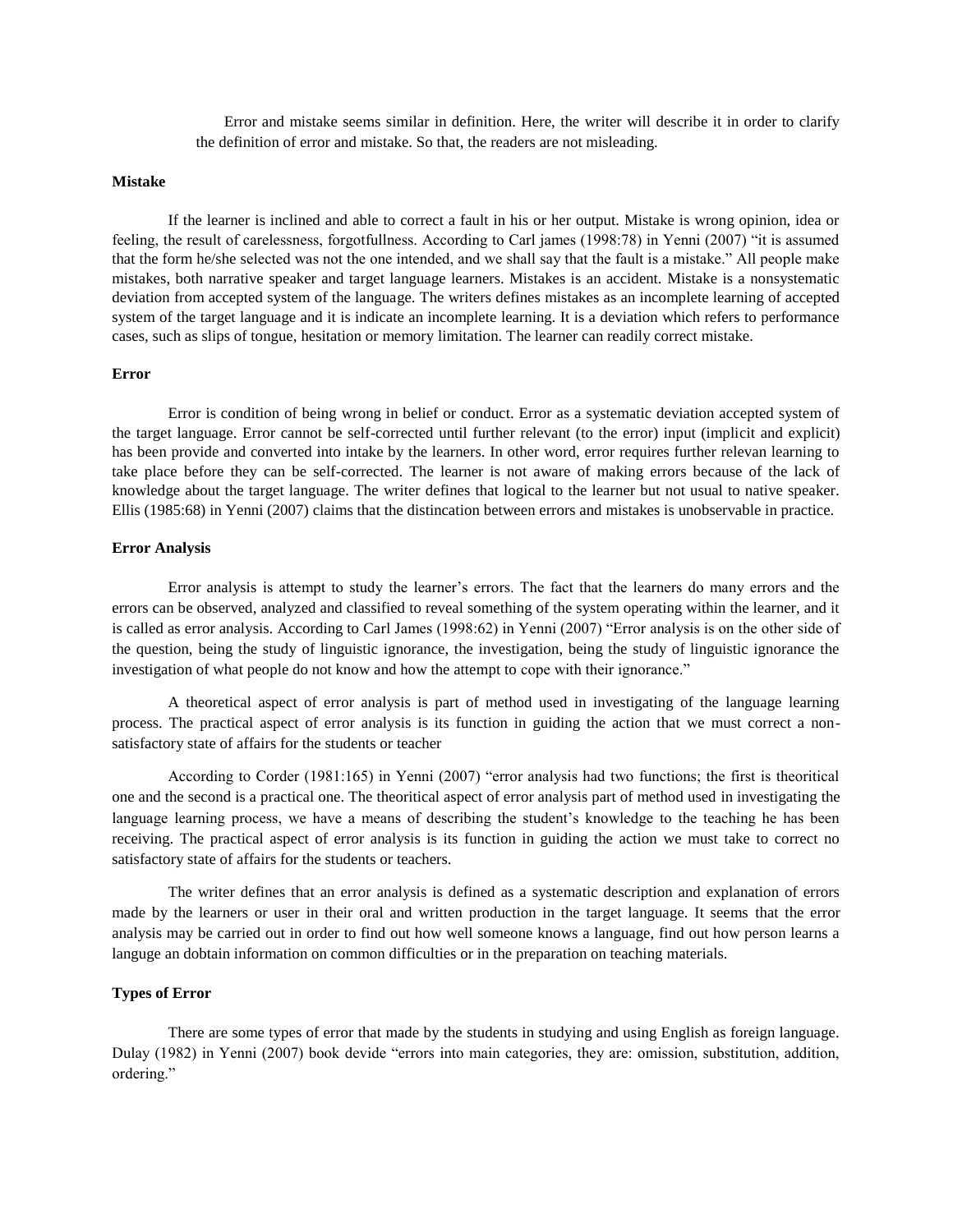### **1. Errors of Omission**

The first type of errors is error of omission happens when one or more elements of sentence is/or omitted. The elements of sentence should be presented, but the learner doesnot present them. According to Hornby (1974:585) in Yenni (2007) "ommision is leaving undone those things that ought to be done.

# **2. Error of Substitution**

The second types of error are error of substitution means that the wrong items have chosen in a place of the right one. Error of substitution happens when some elementin a sentence are substituted by another. According to Hornby (1974:863) in Yenni (2007) "substitution is acting for or serving for another."

# **3. Error of Addition**

The third types of errors is error of addition means that some elements are pesented which should not be there. It happens because the learners and some elements of a sentence where should not be added there. According to Hornby (1974:11) in Yenni (2007) "addition is process of adding"

# **4. Error of Ordering**

The fourth types of errors is error of ordering is the error where the elements presented are corectly but wrongly sequenced. According to Hornby (1974:591) in Yenni (2007) "ordering is way in which things are placed in relation to one another."

# **Causes of Error**

There are causes of error; there are interlingual error and intralingual error. Interlingual error is an error, which caused by the interference of the learners' mother tongue, Richard (1985:46) in Yenni (2007). The learners transfer their native language (mother tongue) into the target language. In this case, the native language is indonesian and the target language is English. Interference (negative transfer) is the negative influence of the mother tongue on the performance of the target language learner.

Richard (1985) in Yenni (2007) defines that interlingual error are those that reflect the general characteristic of rule learning such as faulty generalization, incomplete application of rules, and failure to learn condition under which rule apply. Therefore, it is very difficult to create the sentence appropriately. Hence, the new system of language is very important to make a comparative of the two languages, because it can enlarge students' knowledge about the rule of grammar. The causes of intralingual error can be divided into overgeneralization, incomplete application of rules, false concept hypothesis.

1. Overgeneralization

It covers where the learner creates a deviants structure on the basis of this, experience of other structures in the target language. It may be result of the learners reducing their linguistic burden. According to Richards (1974:175) in Yenni (2007) overgeneralization is associated with redundancy reduction.

For example: Budi is a diligent students, isn;t it? It should be: Budi is a diligent students, isn't he?

2. Ignorance of rule restriction

According to Richard (1974:176) in Yenni (2007) ignorance of rule restriction happens when the learners fail to observe the restriction of existing structures that is, the application or rules to context where they do not apply. The learners is fail to observe the restriction usage from his previous experience of english.

> For example: Don't drop that vase, do it? It should be: Don't drop that vase, do it?

3. Incomplete Application of Rules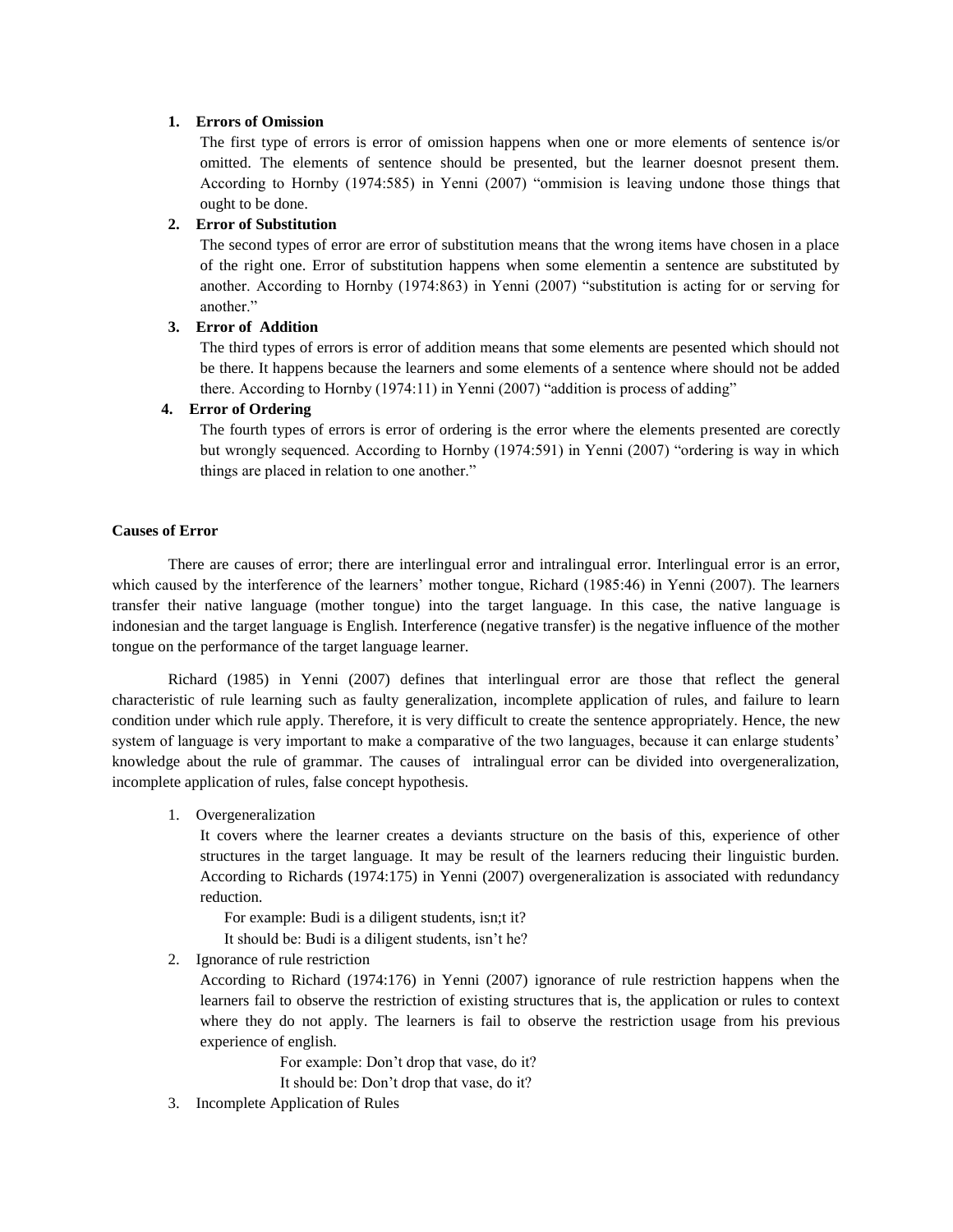Accroding to Richard (1974:176) in Yenni (2007) incomplete application of rules is the occurrence of structure where deviancy represents the degree of development of the rules required to produce acceptable utterance.

For example: There are a lot of people here, are there?

It should be: There are a lot of people here, aren't there?

4. False Concept Hypothesis

According to Richard (1974:177) in Yenni (2007) false concept hypothesis is the faulty comprehension of distinction in the target language.

For example: Bring me cup of tea, don't you?

It should be: Bring me cup of tea, will you?

Comprehension involves connecting text material with fact, concepts, and beliefs already held by the reader and ordering the information into categories variously termed frames, scripts, or schema (Andreson and Pearson, 1984 in cook (2004) ).

Text is any print material that contains meaning. It commonly includes basal readers, subject area textbooks, fiction and nonfiction trade books and paperbacks, and articles from newspapers and megazines. There are, of course, other forms of printed matter, which teachers may wish to use, including personal correspondence and messages on television, signs, and bulletin boards. Texts differ widely in content, structure, style, and the writer's intent, which may be to inform, persuade, or entertain, or some combination of the three.

Whatever the text, it needs to be organized and written in a manner designed to communicate ideas and information, and to provide the basis for a collaboration between the writer and reader. If not, the text will be incomprehensible to even a capable reader.

Student readers are confronted with materials that may vary a great deal in level of difficulty. In the past, readability formulas have been used to determine the difficulty of a given text (Klare, 1984 in cook (2004).

Reading comprehension is not only dependent on the characteristics of th reader and the text but also on the context, or reading environment. A student is likely to read differently in a busy classroom than in a quite place at home. The context for reading also includes the reader's purpose, the task, the expectations of the teacher, and the perceived result or use of reading. In addition, the makeup of the reading group, the classroom atmosphere, and the interactions with the teacher are important in setting the context for reading (Duffy, Roehler, Mason, 1984 in cook (2004).

The task or reading assignment includes the choice of material, the amount of preteaching of vocabulary and concepts, the clarity of subjectives, and the knowledge of purpose. Students' will vary greatly according to their understanding of the task and their purposes for reading. For example, if they know they will be tested, students will employ different strategies than if they are expected to discuss the issue. The entire learning situation, including peer attitudes and capabilities, affects the reading achievement of students.

The students' home environments can be crucial to developing reading comprehension. If their homes contain books and other reading materials as well as adults who read, students are more likely to value reading and choose it as an activity. However, parents who are not readers but value and encourage that activity can help provide the necessary motivation to their children.

From the statement above, the writer concludes that reading comprehension is to understand a written text containing information to find what he or she wants to know and get the information of what he or she needs. It can also be concluded that reading is the first step for someone to get the meaning of the text, while the second step is comprehension, which requires more effort of the reader to interpret and get deeper understanding.

#### **Level of Comprehension**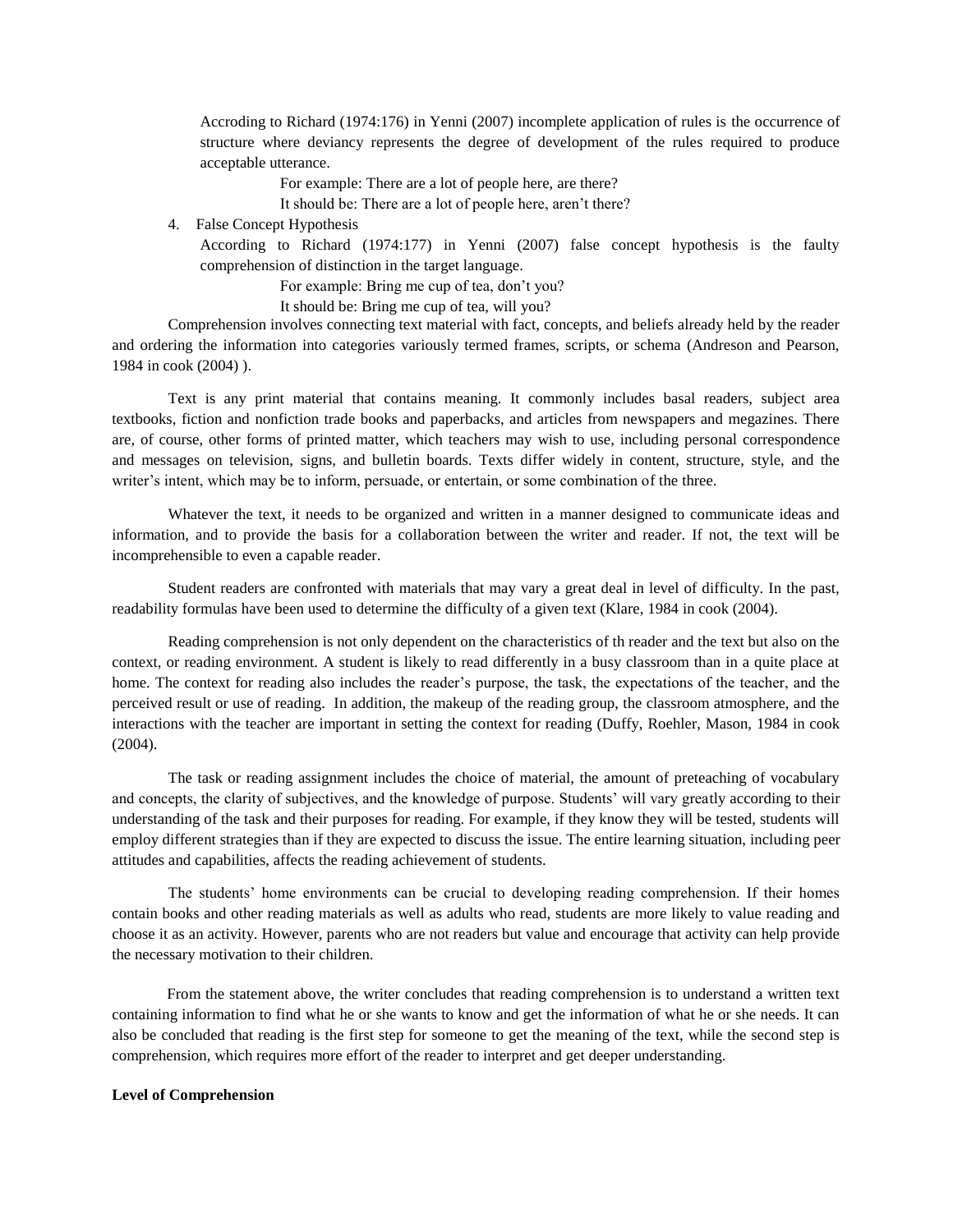Some experts in reading have been developed taxonomies of comprehension skill or task. It can be divided into four categories:

1. Literal Reading

Literal reading is getting the ideas, information or massage explicitly stated in the passage. In this level, the reader know the words meaning, able to paraphrase or recall of details directly in own words.

2. Interpretative Reading

Interpretative reading is identifying ideas or information not explicitly stated in the passage. In this level, the reader able to infer factual information, main idea, comparison. Causes-effect relationships which is not explicitly stated in the passage.

3. Critical reading

Critical reading is evaluating what is read. The reader analyze, evaluate, and react his personal information to the information presented in a passage. In other words, the reader compares his previous experience in the element of the new material of the passage.

4. Creative Reading

Creative Reading is applying which is read to new situation. In this level, the reader able to product a new idea, develop his new insight through the reading materials.

# **Causes of Errors in Understanding Text**

Many different factors contribute as the cause of students' difficulties in understanding text. Some of those factors are located within the learner's background, some within the teaching technique, and some within the learner's environment.

### 1. Learner's Background

The learner's background means something which comes from the learners themselves. It was related with the learner attitude toward reading, such as interest and motivation in reading and the prior knowledge that the learner have known before.

1) Interest

Interest is being one of the important factors in order to increase the students' achievement in reading. It can motivate the students to be active in their job or their activity. Therefore, if the readers have interest to read, it will be easier for them to understand what they read. On the other side, if the readers have no any interest to read, it will be difficult for them to understand it.

2) Motivation

Motivation plays an important role in understanding the text. Motivation is an important factor that may contribute to success at school and to lifelong learning. Motivation is some kind of internal drive, which pushes someone to do things in order to achieve something. Motivation includes factors such as the need of exploration, activity, stimulation, new knowledge, and ego enhancement.

Furthermore, in line with the explanation of interest and motivation above, motivation and interest are interconnected. Therefore, it can be concluded that the good interest and motivation result the good achievement of the students. It will be easier for the students to achieve something if they have interest and motivation to learn it. As well as it will be easier for them understand text, if they have interest and motivation to read the text.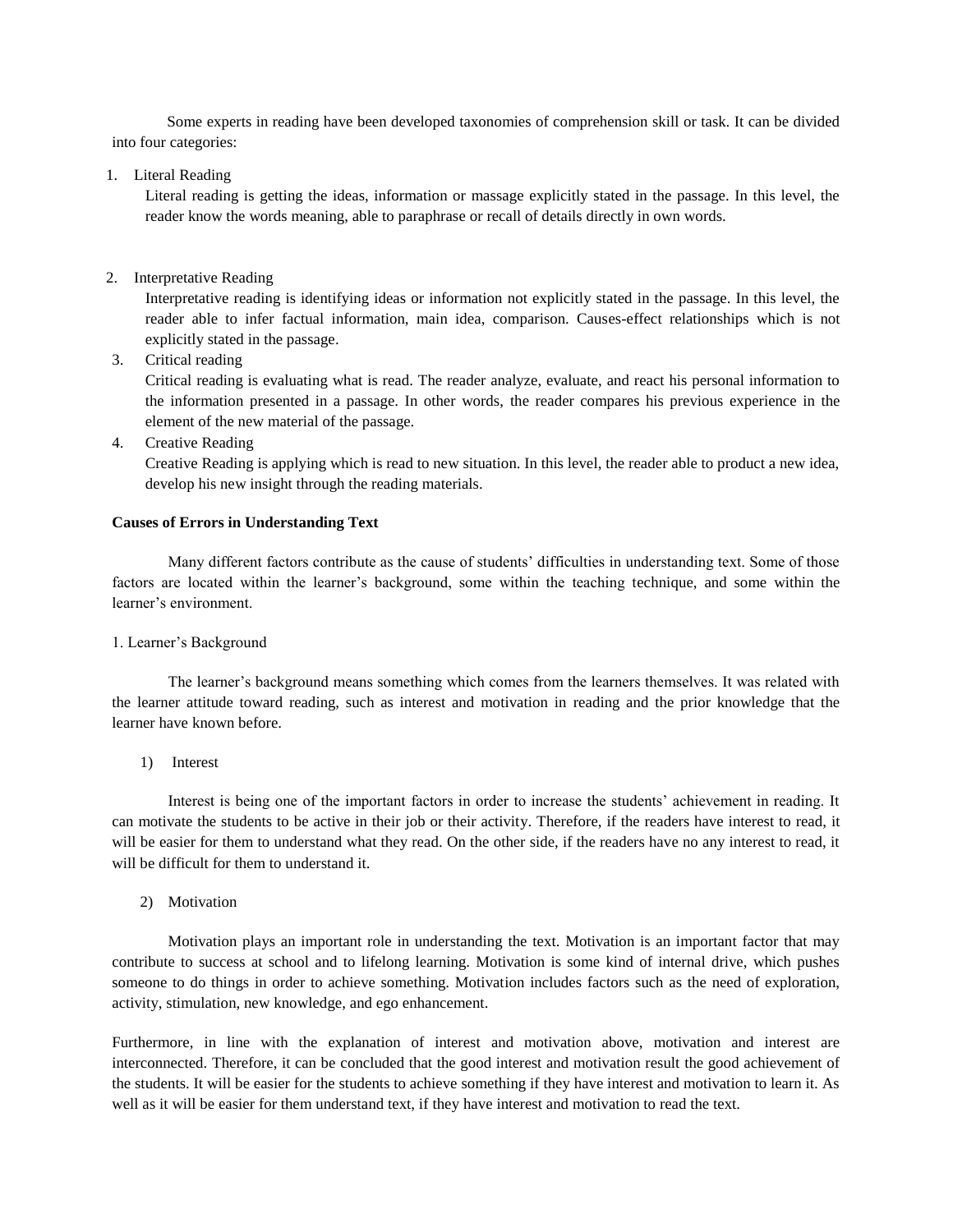### 3) Learners' prior knowledge

Mellon stated that "students usually come into the class with the prior knowledge gained from the class or outside the class. It influences how they filter and interpret what they are learning. Students who have a lot of knowledge will be easier to learn the new lesson. It means that students with a lot of knowledge about reading will quickly understand about something they read. On the other hand, students who have little knowledge (grammar or vocabulary) may have some difficulties in understanding something they read. For an example, a student who never knows and hears about what is the word *famous*, and in some occasions dealing with it will find the story hard to follow, so he must have prior knowledge that enables him to bring personal meaning to the events and feelings in the story.

# 2. Teaching Technique

Teacher is one of school environmental factors who has important role to increase students learning achievement. Teacher is a subject in education who has duty to transfer the knowledge to the students. A teacher is an important person in teaching learning process, especially for teaching reading, because the teacher also determines whether their students to be good readers or not. Teachers also will become source of learning difficulties if he/she does cannot choose the right technique to teach the material. They sometimes do not realize that the techniques they use are not in accordance with the subject matter they convey. Therefore, the teacher should be careful in choosing the technique to teach because it related to the students' understanding of the material.

# 3. Learner's Environment

The environment factors also can influence the students in mastering and in learning English. Therefore, someone who lives in an environment that has reading habits will be supported by her environment indirectly. And it happens not only in learning reading but also in learning English, without practice and applied it outside school he will not understand English perfectly. Home and school are the two kinds of learners' environment that can influence their learning reading achievement.

# 1) Home condition

Since learning English is not the same as learning Indonesian, children need parents' guidance to learn about English especially reading English text because they will read something with different sound, vocabulary and structure from that of Indonesia. Learning reading without parents' guidance will make students feel difficult in learning. They will difficulties in understanding something they read or they will misunderstand about the texts they read.

# 2) School condition

The school condition also can be the cause of students' learning difficulties. School which lack of learning media, such as English books will influence the students' ability in learning reading. The lack of learning media such as English books, magazines or newspapers makes the learning reading process become ineffective and will be hamper students' understanding about the material. From all of the explanations above, teachers need to be able to identify the difficulties experienced by their students and also the cause of the difficulties.

### **Descriptive text**

Descriptive text is one of the texts taught in junior high school besides procedure, recount, narrative, and report text. Based on English Curriculum for Junior high School, descriptive text is defined as a text which describes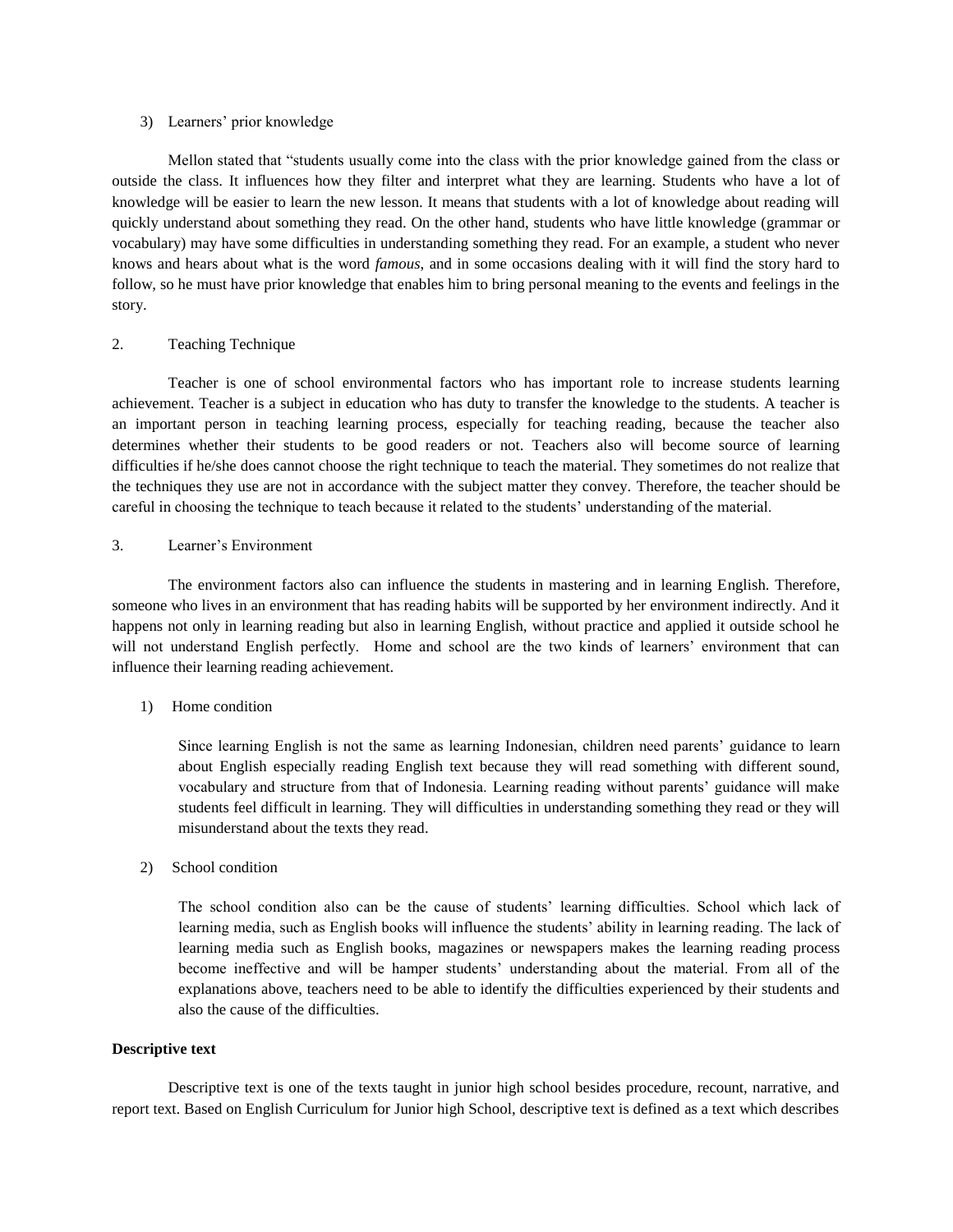something, someone, or place in details. The purpose this text is to tell the reader what the writer feels. According to Depdiknas the components of descriptive text are:

- 1. The generic structure of descriptive text:
	- 1) Identification
		- It identifies things, person, or something to be described.
	- 2) Description

It describes the characteristic of thing, person, or place.

# 2. Language feature

1) Using specific nouns

The noun is something that will be described in the text. For example: my home, teacher, cat, etc.

- 2) Using simple present tense
- 3)Using detailed noun phrase

It is use to give detail information about the subject. For example: it has large open rowboat.

4)Using many kinds of adjective

It is used to describe, number, and classify an object. For example: two strong hand, a smart girl, etc.

5) Using relating verbs

It is used to give information about the subject. For example: my sister is very beautiful.

6) Using action verbs

It is used to tell the condition clearly. For example: my dog licks my foot.

7) Using thinking verbs and feeling verbs

They are used to express the writer's personal view of the subject. For example: I think he is a kind boy.

8) Using figurative language

Descriptive used figurative speech such as, simile, metaphor. For example: the young lady is white as a chalk.

9) Using adverbials

It is used to give additional information. For example: at the big house.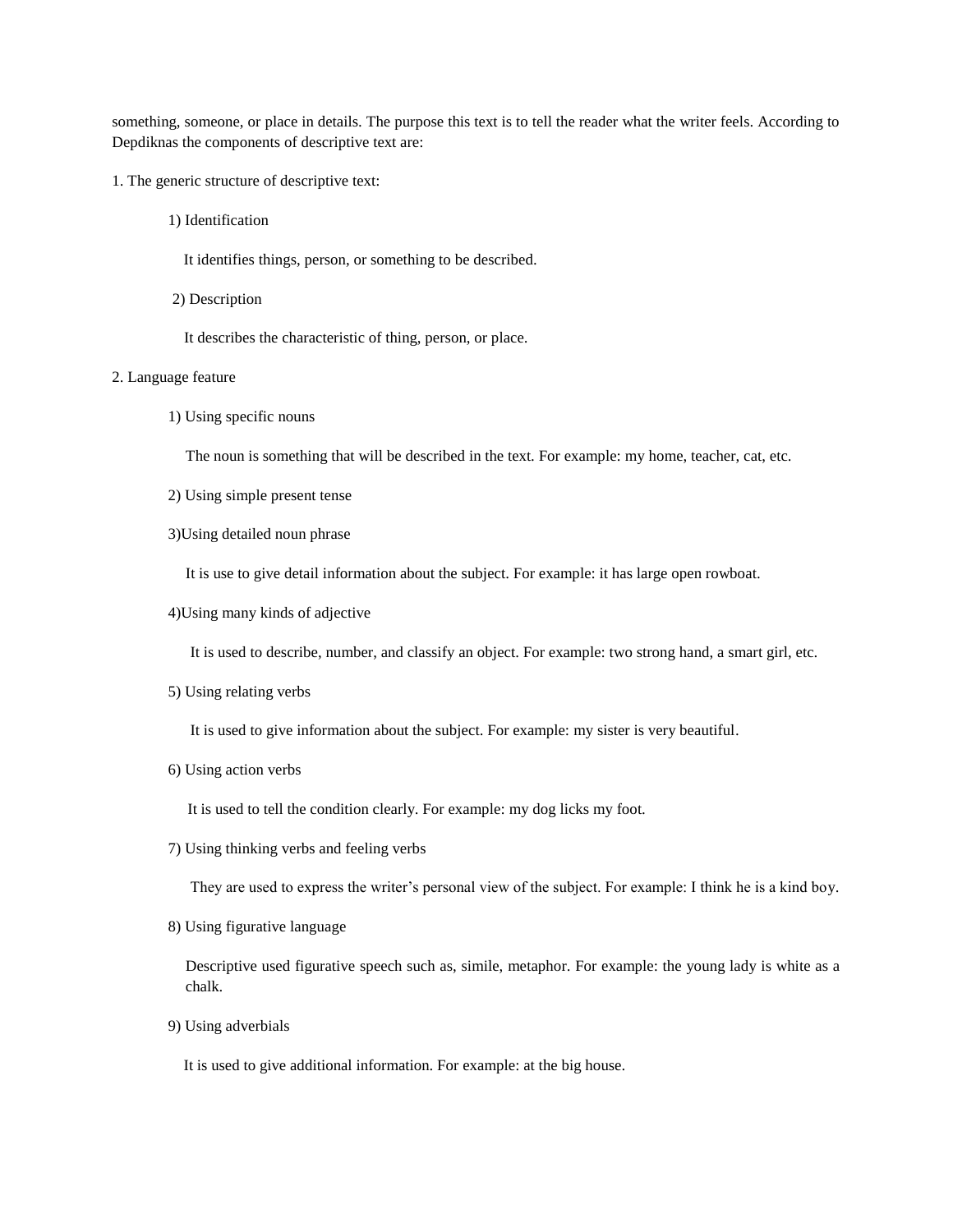Therefore, in reading descriptive text, the readers should be able to close their eyes and imagine what the picture described in the text, and what the picture looks like through reading the text. The students have to understand the whole content of the text in order to get the point and be able to answer the question from the text. Therefore, there are many students who have difficulties in understanding descriptive text.

#### **Conceptual Framework**

The problems faced by the students in one might be different from the order schools. This research will differ from all of those previous researches from some aspects. First, in this research the researcher emphasized on the difficulties in understanding reading text faced by vocational school students. This is important to help the teachers be aware of the problems and consequently try to solve the problems in the earlier level of study and improve the students' reading competence. Second, this research will focus on the students' difficulties in understanding descriptive texts. This was based on the preliminary study result that there are many students who still face difficulty in understanding the descriptive text. Moreover, the differences are also about data collection technique and data analysis used in this research.



Figure 1. Conceptual Framework Error Analysis on reading comprehension at Vocational School (Tamba, 2015).

#### **2.Research Design**

This research was conducted by using descriptive quantitative method. According to Sugiono (2009: 14) quantitative study is a research method that based on positivistic philosophy, used to conduct research on certain population and sample, technique of taking sample generally collected randomly, collecting the data uses research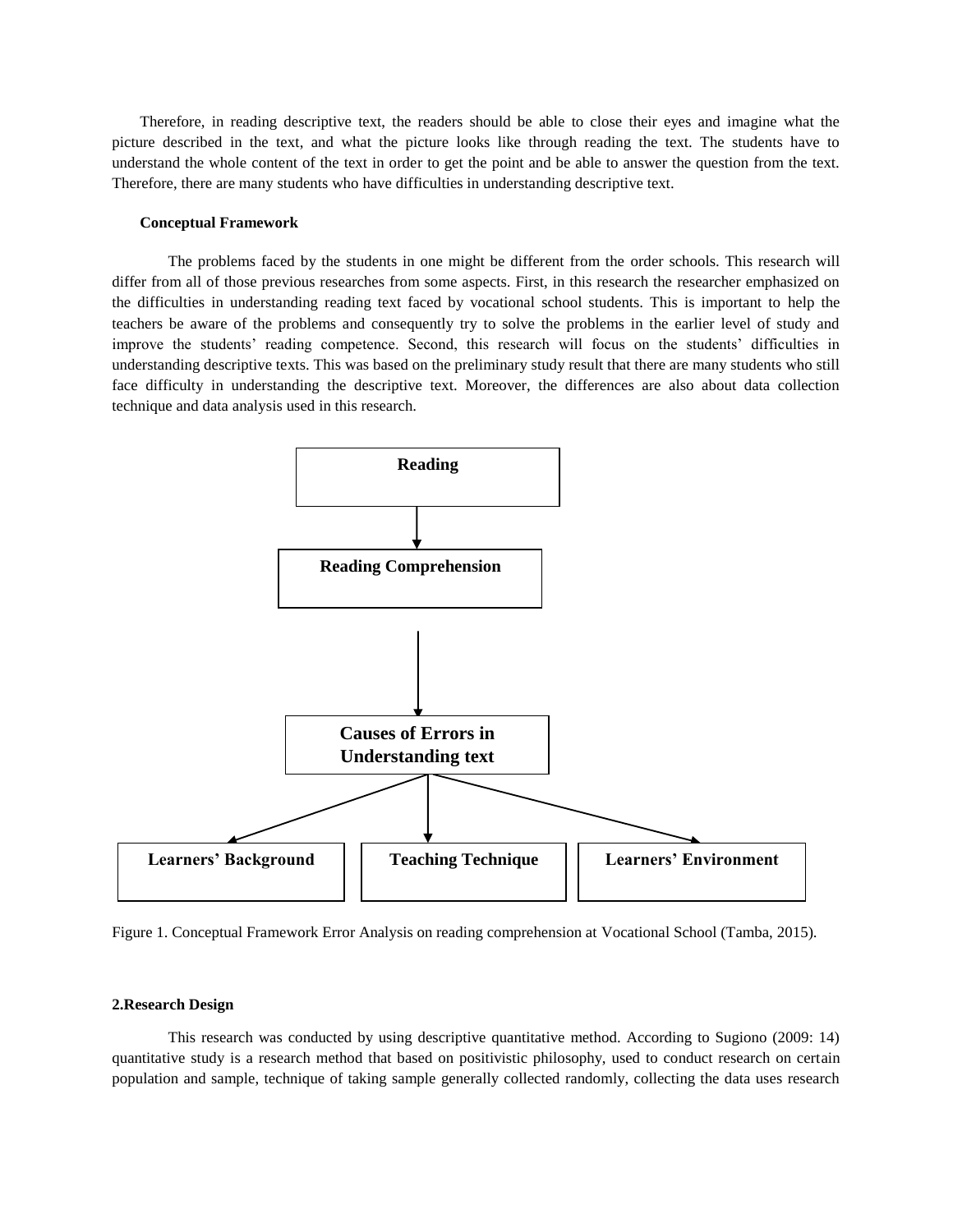instrument, and statistics data analysis to examine the determined hypothesis. Descriptive research is to identify, to describe, to classify and to analyze the data.

This study observes the difficulties of seven grade students in reading comprehension. It also investigated the kind of processes and circumstances used on their reading. In accordance with the proposed research questions, this research is designed to be qualitative which settled descriptive case study.

Wallce (1998:256) states that population is group of people that want to find out about by doing your research. A sample is a small proportion of a population selected for observation and analysis. It is understood that sample taken is considered to be a representative of the population. The population of this research is vocational school Palapa Pancur Batu. The total number of students is 69 students and from 2 classes. The sample of the research is a class which consists of 25 students.

The data which will be collected in this research is qualitative data. Wallace (1998:38) says "Quantitative is used to describe data which are not receivable being counted and measured in an objective way, therefore subjective." This research is applied to know the students' difficulties in reading comprehension. While the qualitative data was collected by using test.

The technique analysis in this research used data quantitative The quantitative data was taken from test. In conducting in this study, the researcher uses some steps to collect the data, it was reading test. A test is a method of measuring a person's ability, knowledge, or performance in a given domain. In this research, the test is used to answer the research question number one; the difficulties in understanding English reading text faced by the students. The test is the non-objective short answer test that requires the students to answer several questions based on their understanding about the text. The test was administered to 15 students of the ten grade of in PALAPA Pancur Batu who detected as having difficulties in understanding the reading text.

### **Technique of Analyzing Data**

Having collected all of data from some instruments (test, questionnaire and interview), the researcher will analyze the data. The data of this study are analyzed by using descriptive quantitative technique. The steps are as follows:

1). Firstly, the researcher analyzed the result of the test to determine the students' difficulties in understanding the descriptive text, in what skill the students face difficulties in understanding the descriptive text, in what skill the students face difficult in order to understand the content of the text. The researcher distinguished the students' difficulties from the mistake they done in answering reading questions.

2). Tabulation

From the initial data above, the researcher tabulated the data by counting the response from each data. To know the percentage of data from test and questionnaire, the researcher use formula:

 $P = F/N X 100\%$ 

Where,

# $P = Percentage$

 $F =$  Number of frequency of the respondent answer

 $N =$  Numbers of respondents

### 3). Description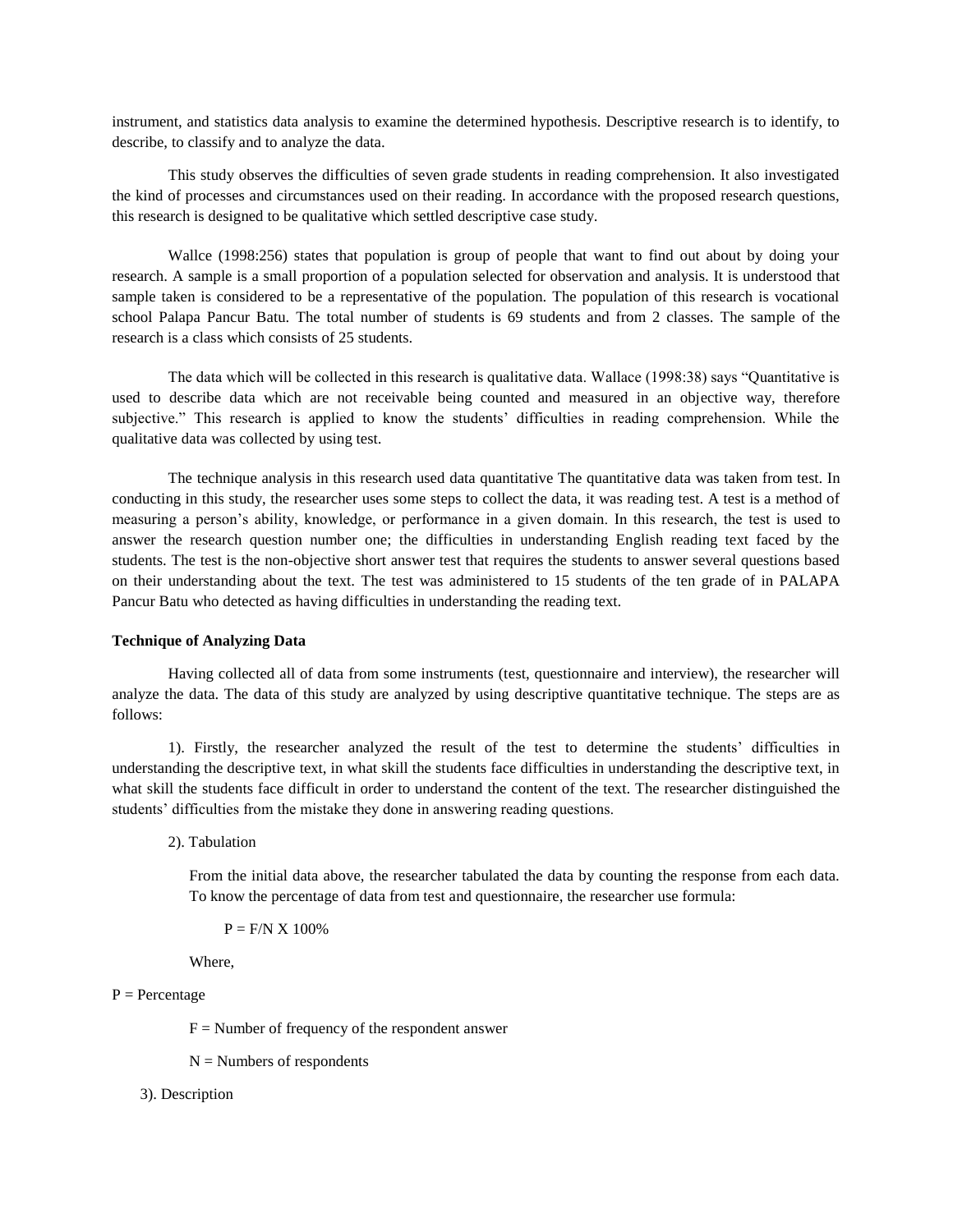The researcher will describe the data and also the percentage of data. It is to make the result of the research clear and readable.

4). Conclusion

Finally, the researcher concludes the result of this research and she will present it in the form of narrative.

#### **The Data**

The data used in this research is the test, and the research finding presents the result of the research based on the data.

The data obtained from the result of the test given to the students is about the difficulties faced in understanding English reading descriptive text. The data was collected on Wednesday 20th of May. Based on the data, then the researcher obtained the following results.

#### **3.Data Analysis**

In this research, test is used by the researcher to know the students' difficulties in understanding English descriptive text. The researcher conducted three times tests to ensure that students can answer correctly. The test was given to the students on 20th of May. In the test the students were asked to answer several questions based on their understanding about the text. There are six questions in each test. The questions are about identifying main idea, identifying specific name, identifying word, identifying specific items, finding the reference and understanding the structure of the text. The participants worked on the test under the supervision of the researcher herself and the English teacher.

Detail analysis of the data about the students' difficulties in understanding English descriptive text is explained below.

1) Identifying Main Idea

The first question of each test asked the participants to identify the main idea of the text. The result of the test can be seen in the following table:

| Step of test | <b>Duestion</b>                | N  |    | Percentage $(\% )$ |
|--------------|--------------------------------|----|----|--------------------|
|              | What does the text tell about? | 25 | 15 | 60%                |

### **Table 4.1 The Result of test in Identifying Main Idea**

The table shows that there were fifteen (60%) of participants made mistakes in identifying main idea in the first test. Most of them identified that the main idea of the text was "*Dinda's friend"* which is not included all the discussion in the text. It was wrong answer because the right answer of this question "*my best friend*'' which included all the discussion in the text. Since almost half of participant who cannot give appropriate answer to this question it indicated that the students have difficulties in identifying main idea

### 2) Identifying Name

In the question number two, the participants were asked to identify specific name in the text. The result of the test is shown in the table.

### **Table 4.2 The Result of Test in Identifying Name**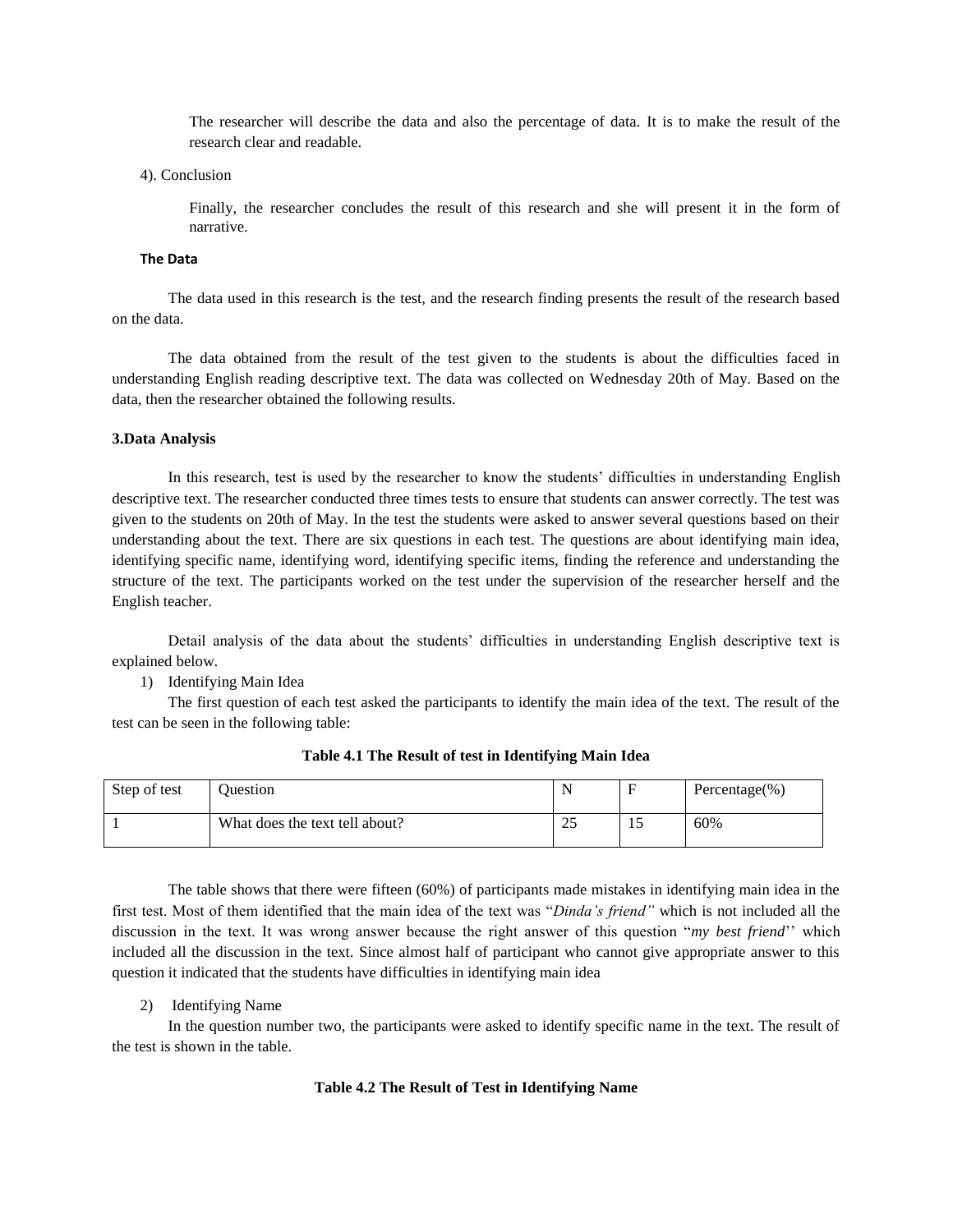| Step of test | <b>Duestion</b>                           | N        | Percentage $(\% )$ |
|--------------|-------------------------------------------|----------|--------------------|
|              | What is the name of writer's best friend? | つち<br>سە | 20%                |

The table shows that there were five (20%) of participants made mistake in identifying name in the test. The students said that the name of the writer's best friend is *"Siska"*. The right answer of name of writer's best friend is *"Dinda"* as explained in the first paragraph "… *but Dinda has been my best friend since junior high school*''.

3) Identifying Specific Word

The third question of the test asked the participants to identify specific word related to the text. The result of the test can be seen in the table below.

| of<br>Step<br>test | Question                   | N  | F  | Percentage<br>$\frac{9}{6}$ |
|--------------------|----------------------------|----|----|-----------------------------|
|                    | What does Dinda look like? | 25 | 22 | 88 %                        |

**Table 4.3 The Result of Test in Identifying Specific Word**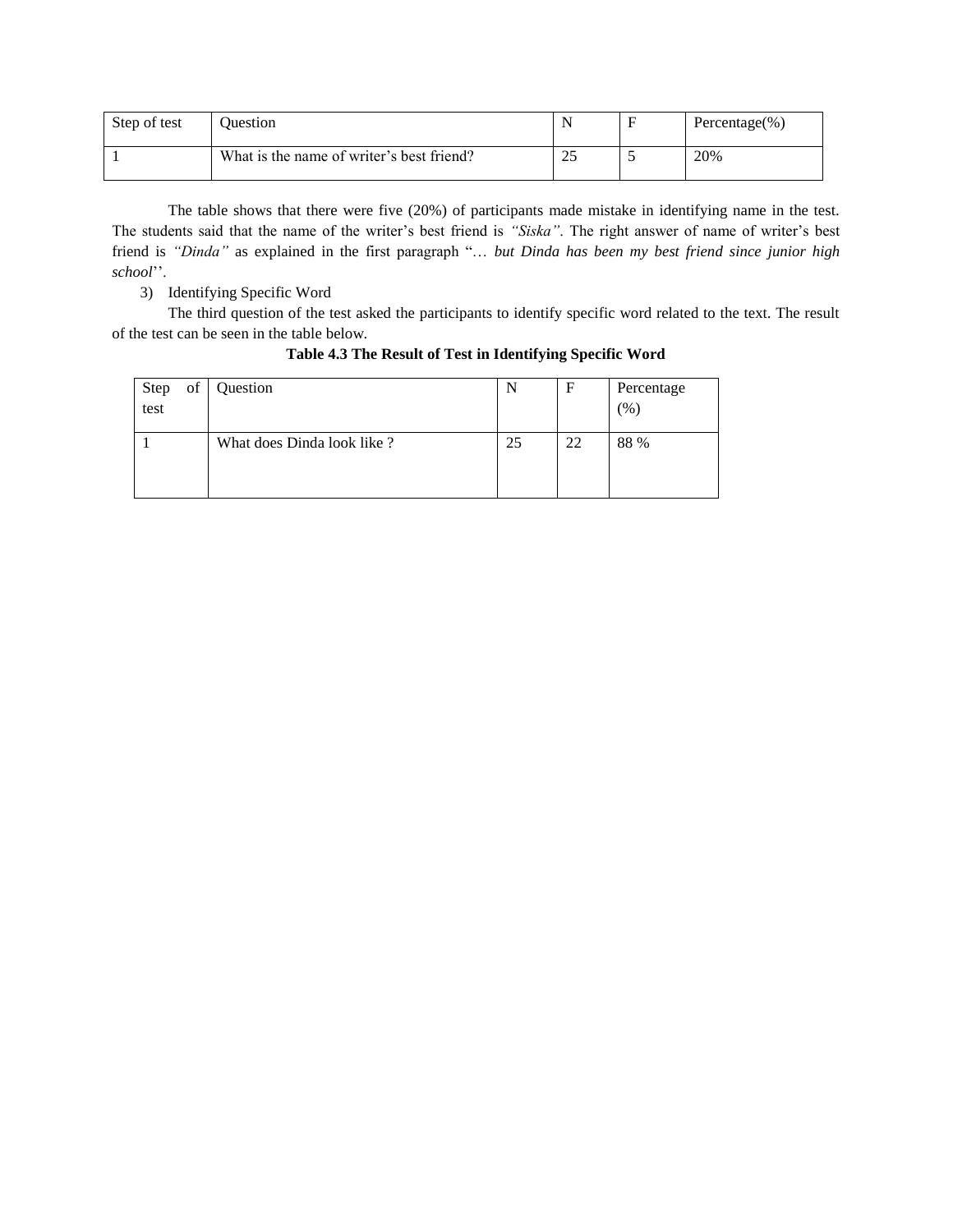The table shows there were twenty two (88%) of participants cannot identify the specific word of the text in the test. It proved that the participants have difficulty in identify specific word. Therefore, they cannot find the word show the characteristic of Dinda in the text. There were fourteen participant identified that the word showed the relation is *"she acts like and stamp her"* and the eight participant answered *"ofter than she likes 1 feres".* Their answer was wrong because the right answer of the word to show the characteristic of Dinda is "*good looking, not too tall, fair skin, and wavy black hair*''.

1) Identifying Specific Items

In the fourth question the students asked to identify specific items in the text. The result of the test is shown in the table below.

| Step of test | Question                                                        | N | F  | Percentage $(\%)$ |
|--------------|-----------------------------------------------------------------|---|----|-------------------|
|              | How many writer's best friends are 25<br>mentioned in the text? |   | 25 | 100%              |
|              |                                                                 |   |    |                   |

# **Table 4.4 The Result of Test in Identifying Specific Items**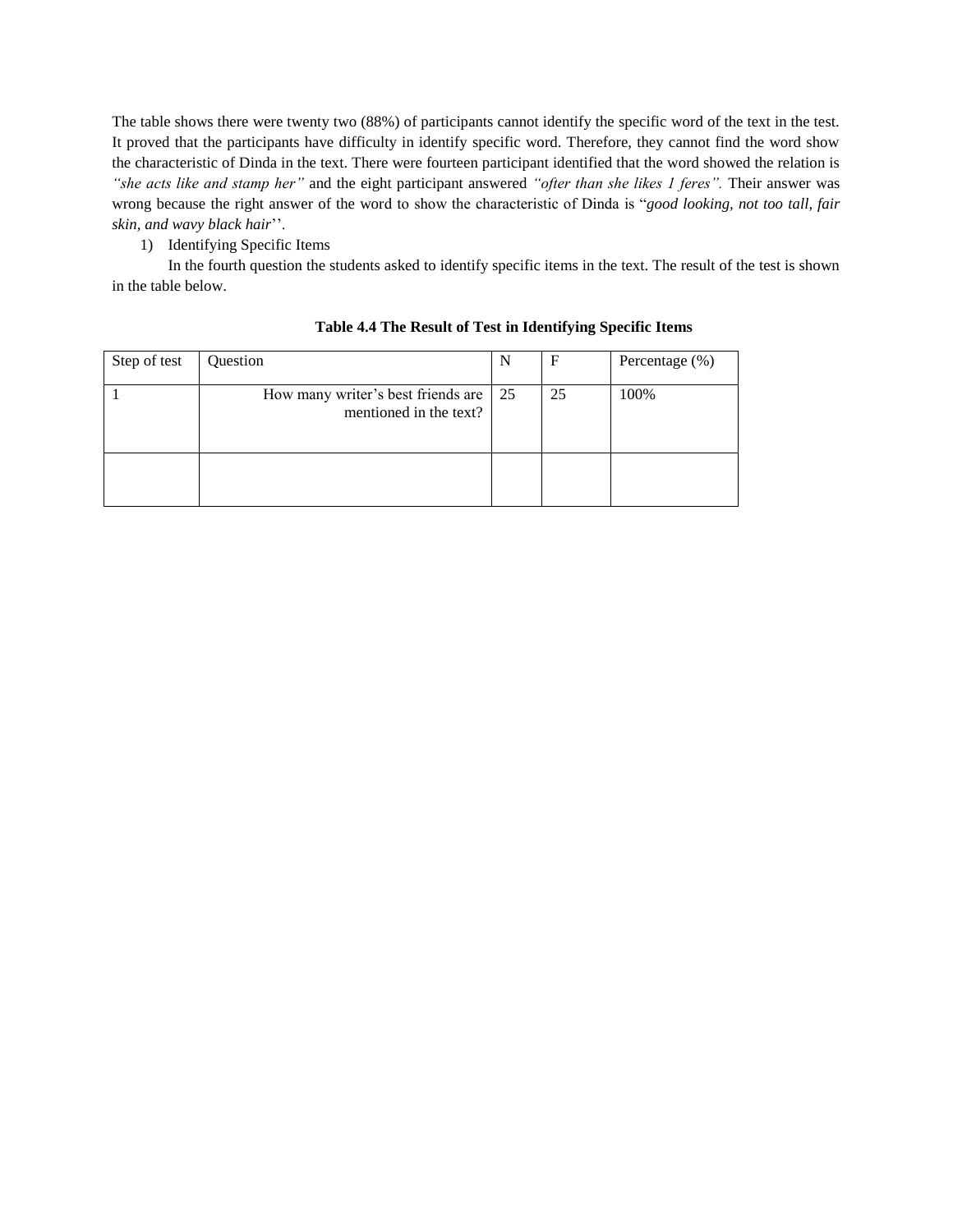The table shows there were twenty two (88%) of participants cannot identify the specific word of the text in the test. It proved that the participants have difficulty in identify specific word. Therefore, they cannot find the word show the characteristic of Dinda in the text. There were fourteen participant identified that the word showed the relation is *"she acts like and stamp her"* and the eight participant answered *"ofter than she likes 1 feres".* Their answer was wrong because the right answer of the word to show the characteristic of Dinda is "*good looking, not too tall, fair skin, and wavy black hair*''.

2) Identifying Specific Items

In the fourth question the students asked to identify specific items in the text. The result of the test is shown in the table below.

| Step of test | Ouestion                                                        | N | Percentage $(\%)$ |
|--------------|-----------------------------------------------------------------|---|-------------------|
|              | How many writer's best friends are mentioned in 25<br>the text? |   | 100%              |

# **Table 4.4 The Result of Test in Identifying Specific Items**

The table shows there were twenty five (100%) of participants made the same answers in identifying specific items in the test. They answered *"one"* in the text. Therefore, all of them answered the question correctly.

3) Finding Reference

The fifth question of the test asked the students to find the reference from word in the text. The result of test can be seen in the table below.

| Table 4.5 The Result of the First test in Finding Reference |
|-------------------------------------------------------------|
|-------------------------------------------------------------|

| Step of test | <b>Ouestion</b>                                                                                                                    | N | F | Percentage % |
|--------------|------------------------------------------------------------------------------------------------------------------------------------|---|---|--------------|
|              | "I first et her at junior high school orientation and 25<br>we've been friends ever since'' what does the word "<br>her "refer to? |   |   | 28%          |

The table shows there were seven (28%) of participants who cannot find the reference of pronoun in the text in the test. The word *"her"* in the text refers to *"Dinda"* but the participant answered that *her* refers to *"he"*.

4) Understanding the Structure of the Text

The last question in the test measured the participants' understanding about the structure of the text. The result of the test shows in the table.

**Table 4.6 The Result of Test in Understanding the Structure of the Text**

| Step of test | <b>Duestion</b>                            |                |         | Percentage $(\% )$ |
|--------------|--------------------------------------------|----------------|---------|--------------------|
|              | Why do many friends enjoy Dinda's company? | $\gamma$<br>∠~ | ാ<br>∠∠ | 88%                |

The table shows there were twenty two (88%) of participants who cannot understand the structure especially the question word of the text in the test. The question asked the participant to find the reason why many friends enjoy Dinda's company. Twenty two students answered "Dinda" their answer was incorrect because the best reason is *"she is always cheerfull she is also very friendly, and likes to make friends with anyone, like many other girls, she is also talkative, she likes to share her thoughts and feelings to her friends"*

# **The Research Finding**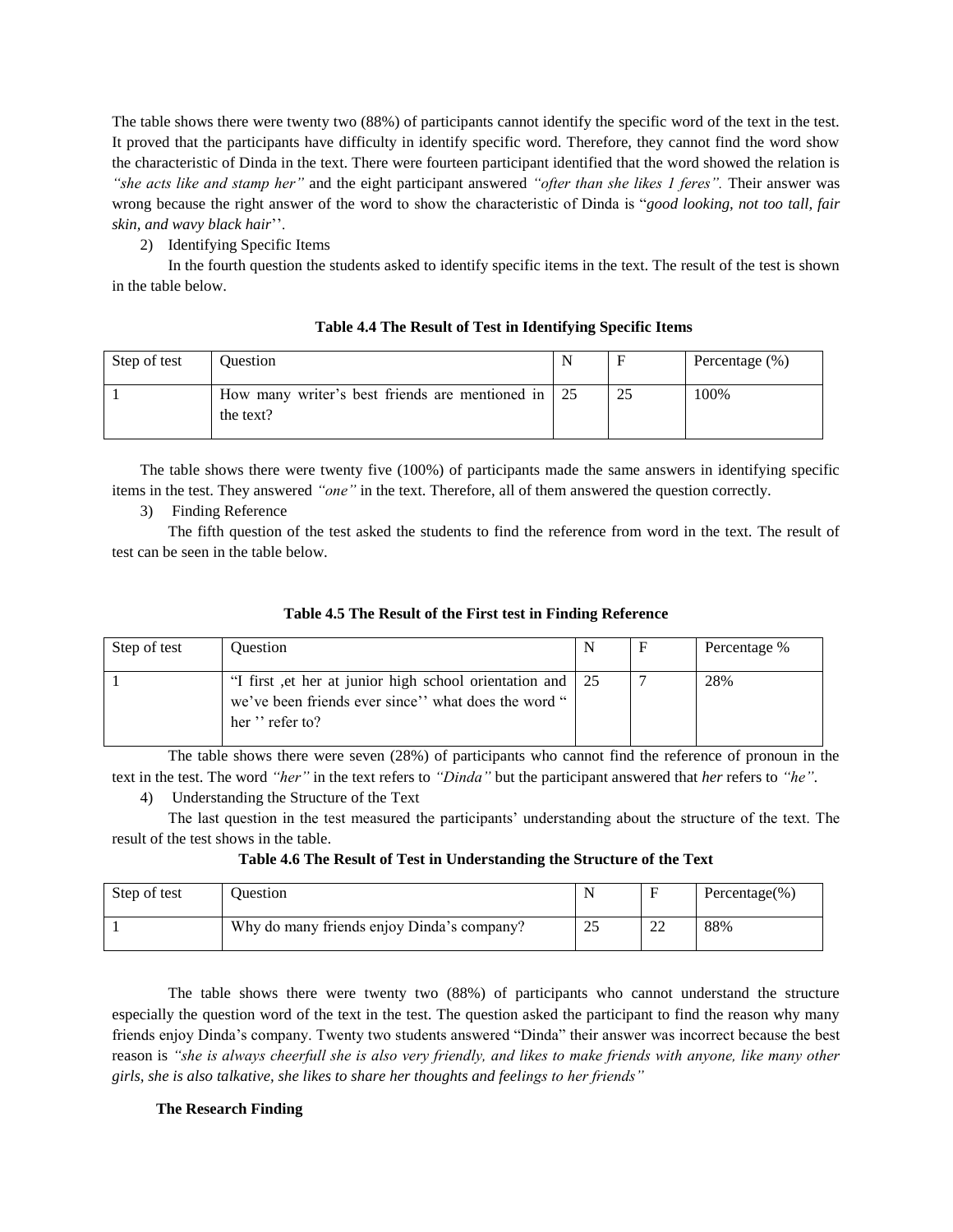Based on the result of the data analysis, the researcher found that the students have difficulties in fife points. They are identifying main idea, identifying name, identifying spesific word, finding reference, and understanding the structure of the text.

#### 1) Identifying Main Idea

The result of the test shows the high percentage of the participants who cannot identify the main idea of the text appropriately. There were fifteen (60%) of participants made mistakes identifying main idea in the first test. It means that they have difficulties in identifying main idea. Vener states that identifying main idea is important because it is included the overall idea of the paragraph. Furthermore, the main idea provides the message of a given paragraph or the argument that is being made about the topic. So, if they cannot identify the main idea they will not be able to understand the whole content of the text.

#### 2) Identifying Name

The result of the test shows the low percentage of the participants who cannot identify name of the text appropriately. There were five (20%) of participants made mistakes in identifying main idea in the test. It means that they have difficulties in identifying name.

3) Identifying Specific Word

A written text may be difficult to understand because it contains many words that are unknown to understand because it contains many words that are unknown to the student. Therefore, sometimes the students experienced difficulties in identifying specific word in the text. It may be because they are lack of vocabulary or backgroud knowledge about the word. Data form their test shows this problem. There were twenty two (88%) of participants cannot identify the specific word of the associated with different signal words. It was indicated that the students still confuse with the vocabulary in the text that they have read. So, they made mistake in identifying specific word in the text. Therefore, the researcher takes conclusion that the students have difficulties in identifying specific word.

# 4) Finding Reference

The result of the test shows the low percentage of the participants who cannot find reference of the text appropriately. There were seven (28%) of participants made mistakes in finding reference in the test. It means that they have difficulties in finding reference.

5) Understanding the Structure of the Text.

The result of the test shows that the students have difficulty in understanding the structure of the text. There were twenty two (88%) of participants who cannot understand the structure of the text in the text.

The result of their answer revealed that the students cannot find the signal word in every text. Consequently, they made mistake in understanding the structure of text.

This chapter presents the conclusion and suggestions related to the research findings of this study.

### **4.Conclusion**

After analyzing the data, the researcher takes conclusion that from 25 students as the sample, there are 15 students have difficulties in identifying main idea, 5 students have difficulties in identifying name, 22 students have difficulties in identifying spesific word, 7 students have difficulties in finding reference, and 22 students have